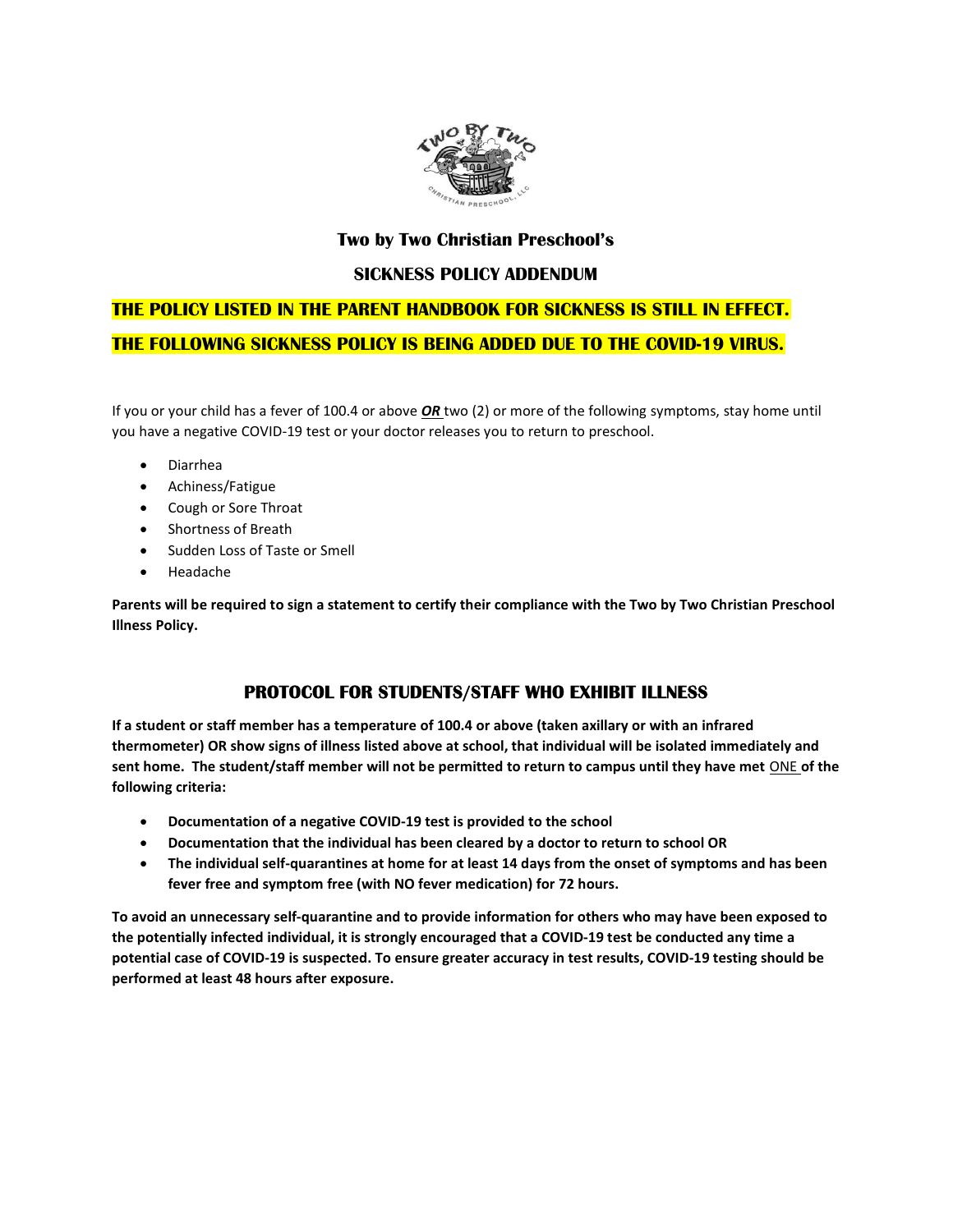## PROTOCOL FOR POSITIVE COVID-19 RESULTS

If a student or staff member TESTS POSITIVE for COVID-19, that individual will not be permitted to return to campus until they have met ALL 3 of the following criteria:

- Fever free and fever medication free for 72 hours and
- Resolution of upper respiratory infection, cough, and shortness of breath symptoms and
- At least 10 days have elapsed since symptoms began (or date of positive COVID-19 test if asymptomatic)

### PROTOCOL FOR POSITIVE COVID-19 RESULTS WITHIN A HOUSEHOLD

If an individual within a student's household tests positive for COVID-19, family members within that household will not be permitted to return to campus until they have met the following criteria:

- Documentation of a negative COVID-19 test provided to the school or
- Documentation that the individual has been cleared by a doctor to return to school or
- The individual self-quarantines at home for at least 14 days from the onset of symptoms and has been fever and symptom free (with no fever medication) for 72 hours

# RESPONSE TO EXPOSURE OR POTENTIAL COVID-19 CASE

#### ON-CAMPUS EXPOSURE:

Any student, while at the preschool, who has a fever of 100.4 or above or two or more of the symptoms listed above will be placed in isolation until their parent/guardian can pick up. The child must be picked up within 30-45 minutes of the initial call. Staff members with a potential case of COVID-19 will be directed to leave campus. The remaining staff will be notified and all desks, chairs, toys, carpets, etc. will be thoroughly cleaned and sanitized.

#### GENERAL EXPOSURE:

If a student or staff member has come in direct contact with someone confirmed to have COVID-19 in the past 14 days, the student or staff member needs to be monitored every day for the symptoms listed above. The person(s) may need to be quarantined or tested if directed to do so by the Knox County Health Department or if guidelines change.

If the potentially exposed student or staff member has a fever of 100.4 or above or two or more of the symptoms listed above, they need to stay at home until they have a negative COVID-19 test, or the doctor releases them to return to school (note needed). If the potentially exposed student or staff member is not presenting a fever of 100.4 or two or more of the symptoms listed above, they may return to school with regular monitoring detailed above.